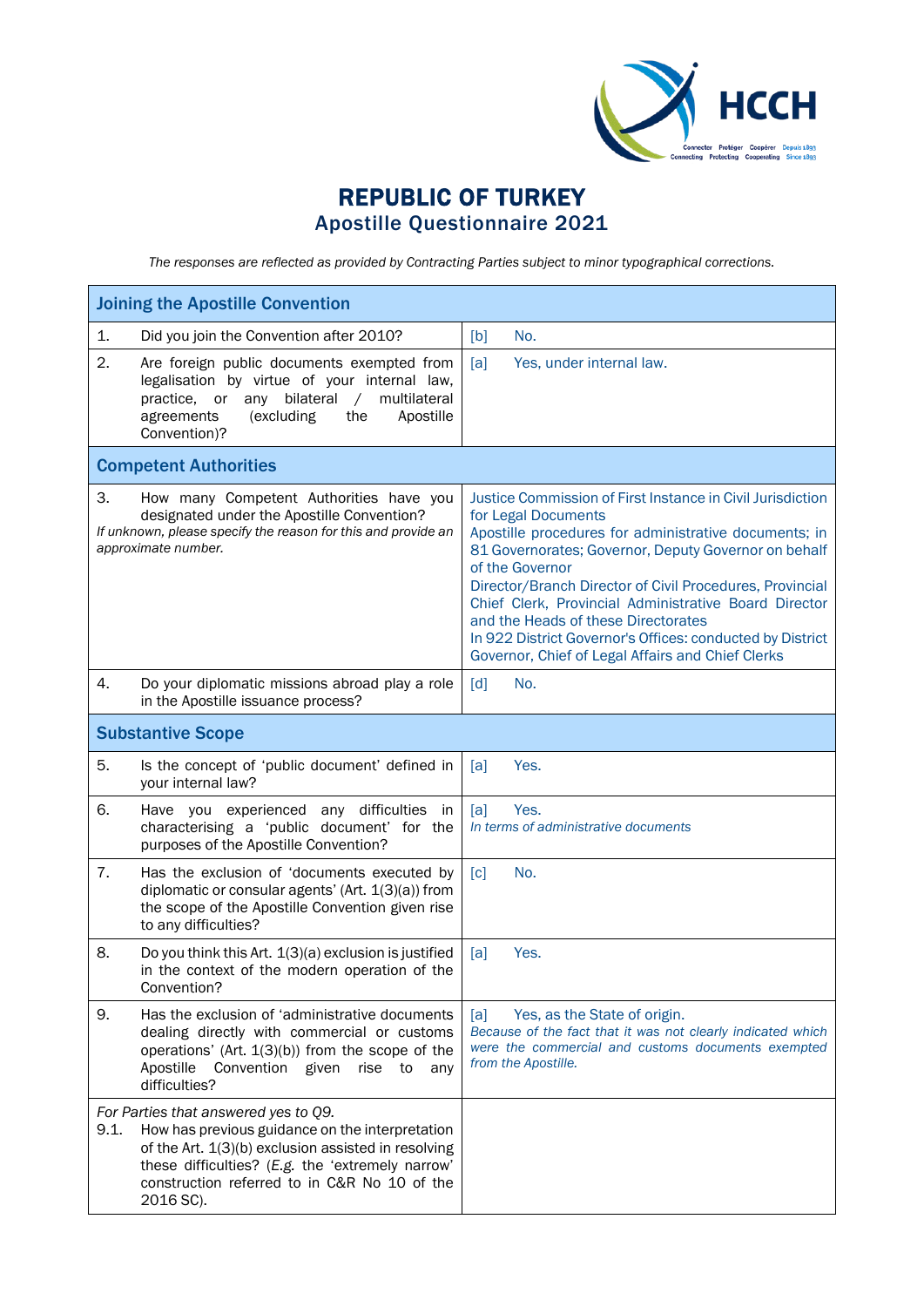| 10.                                                                                       | Do you think this Art. 1(3)(b) exclusion is justified<br>in the context of the modern operation of the<br>Convention?    | No.<br>[b]                                                                                        |                                                                                                             |              |                      |
|-------------------------------------------------------------------------------------------|--------------------------------------------------------------------------------------------------------------------------|---------------------------------------------------------------------------------------------------|-------------------------------------------------------------------------------------------------------------|--------------|----------------------|
| 11.                                                                                       | Do you issue (outgoing) or accept (incoming)                                                                             |                                                                                                   |                                                                                                             | <b>Issue</b> | Accept               |
| document?                                                                                 | Apostilles for any of the following categories of                                                                        | Certificates of origin                                                                            |                                                                                                             |              |                      |
|                                                                                           |                                                                                                                          |                                                                                                   | <b>Export licences</b>                                                                                      | X            |                      |
|                                                                                           | X<br>Import licences                                                                                                     |                                                                                                   |                                                                                                             |              |                      |
|                                                                                           |                                                                                                                          | Health and safety certificates<br>issued by the relevant<br>government authorities or<br>agencies | X                                                                                                           |              |                      |
|                                                                                           |                                                                                                                          |                                                                                                   | Certificates of products<br>registration                                                                    | X            |                      |
|                                                                                           |                                                                                                                          |                                                                                                   | Certificates of conformity                                                                                  | X            |                      |
|                                                                                           |                                                                                                                          |                                                                                                   | End user certificates<br>(i.e. documents certifying that the<br>buyer is the end user of acquired<br>goods) | X            |                      |
|                                                                                           |                                                                                                                          |                                                                                                   | Commercial invoices                                                                                         | X            |                      |
|                                                                                           | <b>Apostille Process</b>                                                                                                 |                                                                                                   |                                                                                                             |              |                      |
|                                                                                           | <b>Certification of Public Documents</b>                                                                                 |                                                                                                   |                                                                                                             |              |                      |
| 12.                                                                                       | Do any of your public documents require some<br>other intermediate certification before the<br>issuance of an Apostille? | [a]                                                                                               | Yes, an intermediate certification is required for<br>some categories of public documents.                  |              |                      |
| For Parties that answered yes to Q12.<br>12.1. What categories of public document require |                                                                                                                          | Category of public<br>Why certification is required<br>document                                   |                                                                                                             |              |                      |
|                                                                                           | intermediate certification and why?                                                                                      | Some<br>Administrative<br><b>Documents</b>                                                        |                                                                                                             |              |                      |
|                                                                                           | <b>Requesting an Apostille (Outgoing)</b>                                                                                |                                                                                                   |                                                                                                             |              |                      |
| 13.                                                                                       | How can an Apostille be requested?                                                                                       | In person.<br>[a]                                                                                 |                                                                                                             |              | X                    |
|                                                                                           |                                                                                                                          | By post.<br>[b]                                                                                   |                                                                                                             |              |                      |
|                                                                                           |                                                                                                                          | By email.<br>[c]                                                                                  |                                                                                                             |              |                      |
|                                                                                           |                                                                                                                          | Through a website.<br>[d]                                                                         |                                                                                                             |              |                      |
|                                                                                           |                                                                                                                          | Other.<br>[e]                                                                                     |                                                                                                             |              |                      |
| 14.                                                                                       | When issuing an Apostille, do you enquire about<br>the State of destination?                                             | [a]                                                                                               | Yes, in the application form.                                                                               |              |                      |
| 15.                                                                                       | How long does it take for an Apostille to be<br>issued?                                                                  | In-person request<br>(paper Apostille)                                                            | Other requests<br>(from the time of<br>receipt) (paper<br>Apostille)                                        |              | e-Apostille requests |
|                                                                                           |                                                                                                                          | On the same<br>day                                                                                |                                                                                                             |              |                      |
| 16.                                                                                       | Does your Competent Authority impose a fee for<br>issuing an Apostille?                                                  | No.<br>[c]                                                                                        |                                                                                                             |              |                      |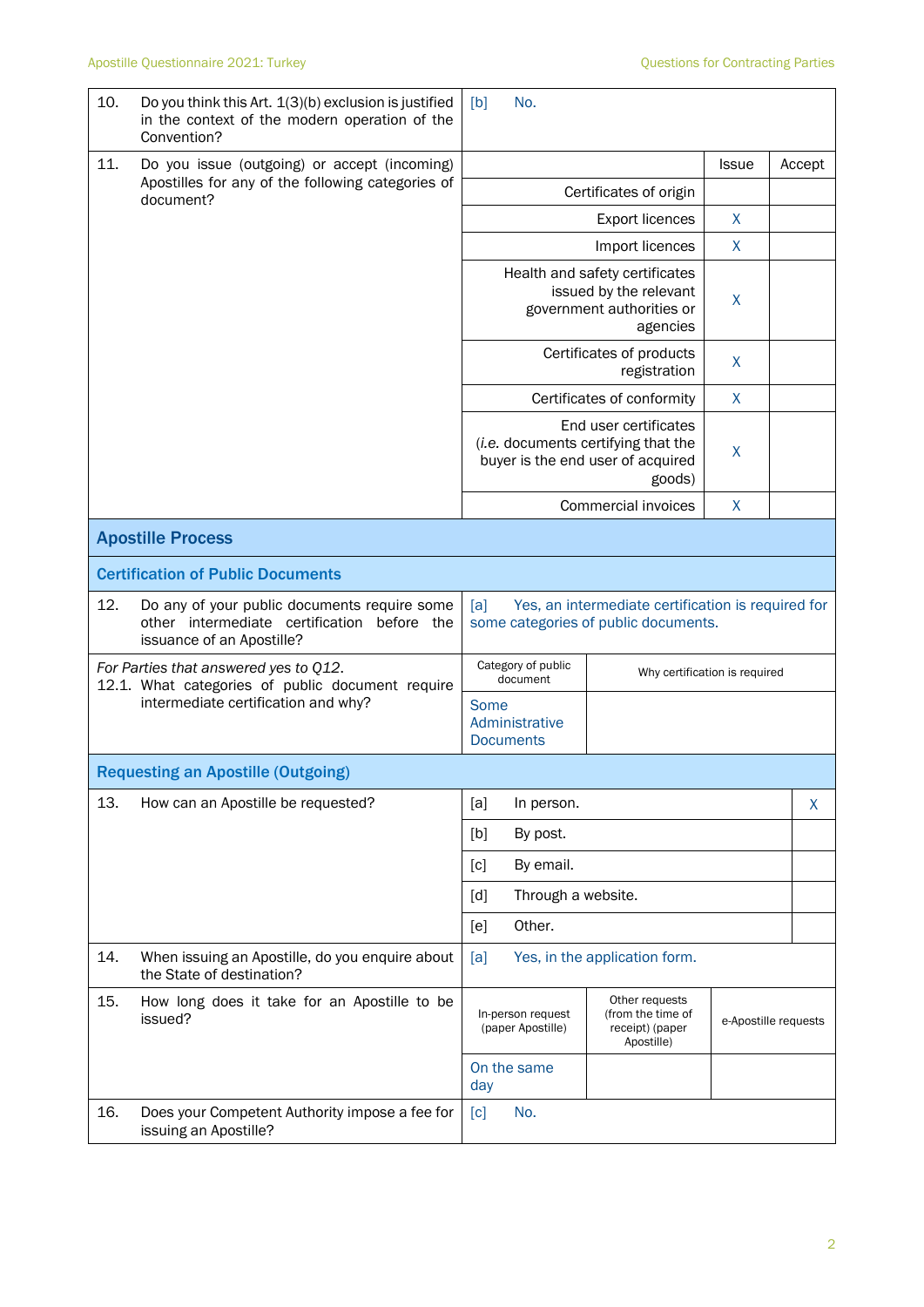|     | <b>Issuing an Apostille (Outgoing)</b>                                                                                                                                                                                                        |                                                                                                                                                                                                                                                        |
|-----|-----------------------------------------------------------------------------------------------------------------------------------------------------------------------------------------------------------------------------------------------|--------------------------------------------------------------------------------------------------------------------------------------------------------------------------------------------------------------------------------------------------------|
| 17. | How is the origin of a public document verified<br>for the purpose of issuing an Apostille (i.e.<br>verification of the authenticity of the signature,<br>the capacity of the signer, and the identity of the<br>seal / stamp (Art. $5(2)$ )? | [b]<br>Multiple Competent Authorities.                                                                                                                                                                                                                 |
| 18. | How does a Competent Authority address<br>situations where it is unable to verify the origin<br>of the public document?                                                                                                                       | Other.<br>[d]<br>Option (b) is applied in terms of administrative documents,<br>option (c) is applied in terms of legal documents                                                                                                                      |
| 19. | In what language(s) are the 10 standard items<br>of your Apostilles available?                                                                                                                                                                | Other.<br>$\lceil d \rceil$<br>Option (d) is applied in terms of administrative documents,<br>option (c) is applied in terms of legal documents.                                                                                                       |
| 20. | In what language(s) are the blank fields of your<br>Apostilles filled in?                                                                                                                                                                     | Other.<br>$\lceil d \rceil$<br>Option (d) is applied in terms of administrative documents,<br>option (a) is applied in terms of legal documents.                                                                                                       |
| 21. | How are the blank fields of your Apostilles filled<br>in?                                                                                                                                                                                     | [b]<br>Using computer software.                                                                                                                                                                                                                        |
|     | <b>Apostille Registers</b>                                                                                                                                                                                                                    |                                                                                                                                                                                                                                                        |
| 22. | How is your Apostille register, required by<br>Article 7, maintained?                                                                                                                                                                         | Single Competent Authority.<br>[a]                                                                                                                                                                                                                     |
| 23. | What particulars are contained in your Apostille<br>register?                                                                                                                                                                                 | Number and date of the<br>[a]<br>Apostille<br>X<br>(required).                                                                                                                                                                                         |
|     |                                                                                                                                                                                                                                               | [b]<br>Name and capacity of the person signing<br>the document and $/$ or the name of<br>X<br>authority whose seal or stamp is affixed<br>(required).                                                                                                  |
|     |                                                                                                                                                                                                                                               | [c]<br>Name and / or type of underlying<br>X<br>document.                                                                                                                                                                                              |
|     |                                                                                                                                                                                                                                               | Description of the contents of underlying<br>[d]<br>document.                                                                                                                                                                                          |
|     |                                                                                                                                                                                                                                               | [e]<br>Name of the applicant.<br>X                                                                                                                                                                                                                     |
|     |                                                                                                                                                                                                                                               | $[f]$<br>State of destination.<br>X                                                                                                                                                                                                                    |
|     |                                                                                                                                                                                                                                               | Copy of the Apostille.<br>[g]<br>X                                                                                                                                                                                                                     |
|     |                                                                                                                                                                                                                                               | Copy of the underlying document.<br>[h]<br>X                                                                                                                                                                                                           |
|     |                                                                                                                                                                                                                                               | Other.<br>$[1]$<br>- Apostille registry in terms of legal documents;<br>a,b,c,e,f,g,h,i (power of attorney, identity card and<br>identity card photocopy where necessary)<br>X<br>Apostille registry in terms of administrative<br>documents: a,b,e,f, |
| 24. | Is there a limit to how long records can be<br>retained on the Apostille register?                                                                                                                                                            | Yes, between five and ten years.<br>[b]                                                                                                                                                                                                                |
| 25. | If your register is not publicly accessible, how<br>frequently do your Competent Authorities<br>receive requests to verify an Apostille they have<br>issued in the register?                                                                  | More than 20 times per year.<br>[e]                                                                                                                                                                                                                    |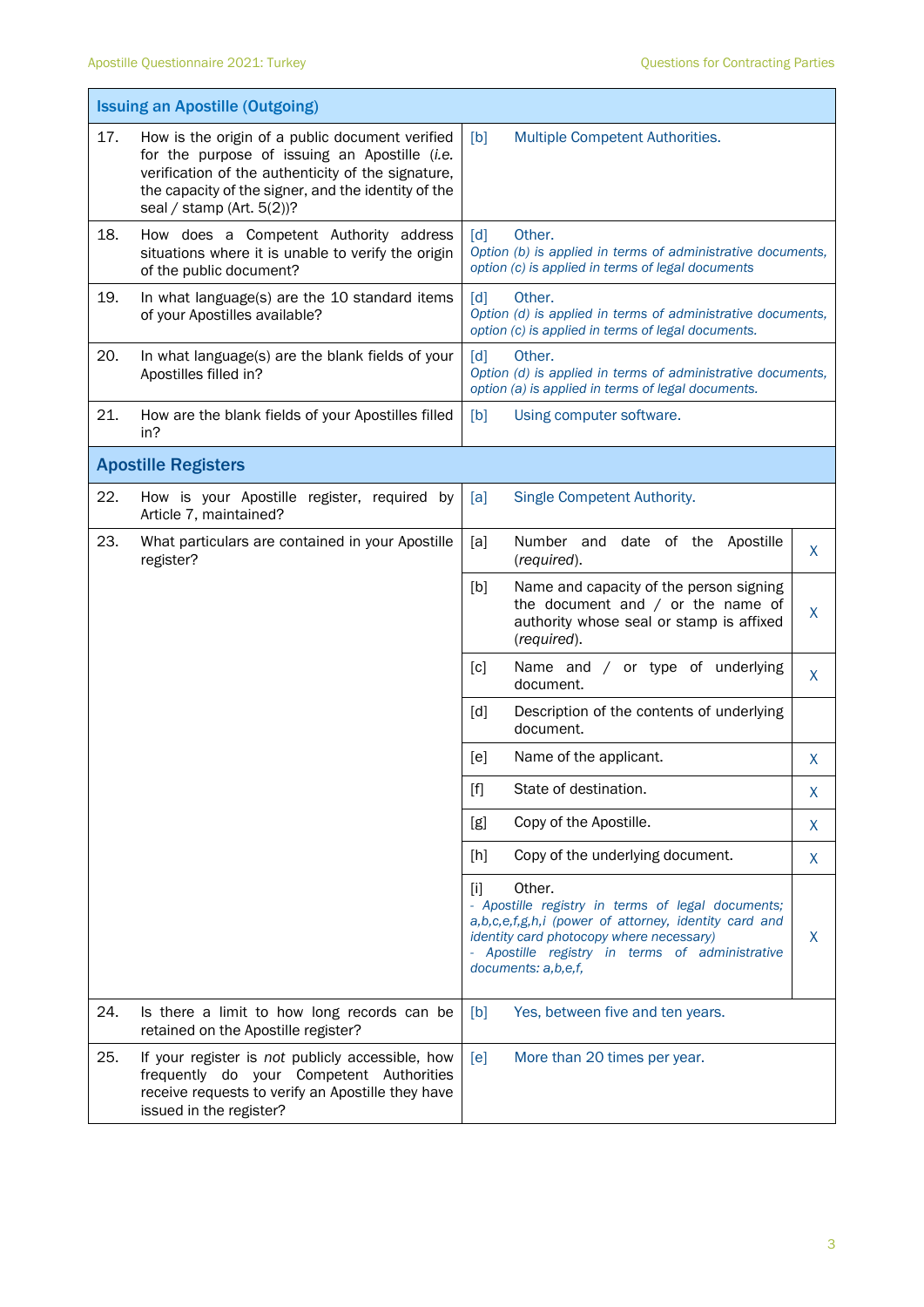T

Ī.

|                                                                                                                              | <b>Technology &amp; the e-APP</b>                                                                                                                                                              |                                                                                                                                                                                                                                                       |                                                                                                                                                                                                                                                                                                                                                                                                                                                                                                                                                                                                                                                                                                                                                                                                                                                                                                                                                                                                     |   |
|------------------------------------------------------------------------------------------------------------------------------|------------------------------------------------------------------------------------------------------------------------------------------------------------------------------------------------|-------------------------------------------------------------------------------------------------------------------------------------------------------------------------------------------------------------------------------------------------------|-----------------------------------------------------------------------------------------------------------------------------------------------------------------------------------------------------------------------------------------------------------------------------------------------------------------------------------------------------------------------------------------------------------------------------------------------------------------------------------------------------------------------------------------------------------------------------------------------------------------------------------------------------------------------------------------------------------------------------------------------------------------------------------------------------------------------------------------------------------------------------------------------------------------------------------------------------------------------------------------------------|---|
| 26.                                                                                                                          | Under your internal law, do you recognise<br>electronic / digital signatures as functionally<br>equivalent to handwritten signatures (i.e. can a<br>public document be signed electronically)? | [a]                                                                                                                                                                                                                                                   | Yes.<br>The Turkish Electronic Signatory Law No.5070 (E-Signature<br>Law) has entered into force as of 14 October 2004 upon its<br>publication in the Official Gazette numbered 253551.<br>With respect to the E-Signature Law, electronic signature is<br>defined as a signature that:<br>is exclusively connected to the owner of the signature,                                                                                                                                                                                                                                                                                                                                                                                                                                                                                                                                                                                                                                                  |   |
|                                                                                                                              |                                                                                                                                                                                                |                                                                                                                                                                                                                                                       | is exclusively formed by the electronic signature-<br>forming device that is solely used by the signature<br>owner,<br>allows to identify the signature's owner via qualified<br>electronic certificates<br>and allows to determine whether the electronically<br>signed data is later altered or not.                                                                                                                                                                                                                                                                                                                                                                                                                                                                                                                                                                                                                                                                                              |   |
|                                                                                                                              |                                                                                                                                                                                                | possible.                                                                                                                                                                                                                                             | Electronic signature shall be rely on qualified certificate<br>which can only be provided by an electronic certificate<br>provider ("CSP") certified by Turkish Information and<br>Communication Technologies Authority. Qualified e-<br>certificate shall bear the identification of the CSP and the<br>name of the country in which it is established, the name of<br>the signatory and validity period of the certificate.<br>With respect to the Article 5 of E-Signature Law; electronic<br>data duly created with secure electronic signature are<br>considered as legally binding. The Civil Procedure Law in<br>force also sets out a provision in line with this. Legal<br>limitations regarding the application of the e-signature<br>application also set forth under the same article. In this<br>regard, using an electronic signature for documents and<br>contracts subject to specific form or procedural requirements<br>and for security agreements except bank guarantees is not |   |
| 27.                                                                                                                          | Under your internal law, are public documents<br>executed, or able to be executed, in electronic<br>form (whether or not they are to be used abroad<br>under the Convention)?                  | [a]                                                                                                                                                                                                                                                   | Yes.                                                                                                                                                                                                                                                                                                                                                                                                                                                                                                                                                                                                                                                                                                                                                                                                                                                                                                                                                                                                |   |
|                                                                                                                              | For Parties that answered yes to Q27.<br>27.1. What categories of public documents are                                                                                                         | [a]                                                                                                                                                                                                                                                   | All public documents.                                                                                                                                                                                                                                                                                                                                                                                                                                                                                                                                                                                                                                                                                                                                                                                                                                                                                                                                                                               |   |
| executed, or able to be executed, in electronic<br>form (whether or not they are to be used abroad<br>under the Convention)? | [b]                                                                                                                                                                                            | Civil status documents (e.g. birth, death<br>certificates)<br>and<br>marriage<br>and<br>certificates of non-impediment.                                                                                                                               | X                                                                                                                                                                                                                                                                                                                                                                                                                                                                                                                                                                                                                                                                                                                                                                                                                                                                                                                                                                                                   |   |
|                                                                                                                              |                                                                                                                                                                                                | [c]                                                                                                                                                                                                                                                   | Other<br>administrative<br>documents<br>(including decisions from administrative<br>tribunals or decision-making bodies).                                                                                                                                                                                                                                                                                                                                                                                                                                                                                                                                                                                                                                                                                                                                                                                                                                                                           |   |
|                                                                                                                              |                                                                                                                                                                                                | [d]                                                                                                                                                                                                                                                   | Extracts from commercial registers and<br>other registers.                                                                                                                                                                                                                                                                                                                                                                                                                                                                                                                                                                                                                                                                                                                                                                                                                                                                                                                                          |   |
|                                                                                                                              |                                                                                                                                                                                                | [e]                                                                                                                                                                                                                                                   | Notarial authentications of signatures.                                                                                                                                                                                                                                                                                                                                                                                                                                                                                                                                                                                                                                                                                                                                                                                                                                                                                                                                                             |   |
|                                                                                                                              |                                                                                                                                                                                                | $[f] % \begin{center} % \includegraphics[width=\linewidth]{imagesSupplemental_3.png} % \end{center} % \caption { % Our method can be used for the use of the image. % Note that the \emph{Left:} \label{fig:case} \vspace{-1em} % \label{fig:case} %$ | Other notarial acts.                                                                                                                                                                                                                                                                                                                                                                                                                                                                                                                                                                                                                                                                                                                                                                                                                                                                                                                                                                                |   |
|                                                                                                                              |                                                                                                                                                                                                | [g]                                                                                                                                                                                                                                                   | other<br>education<br>Diplomas<br>and<br>documents.                                                                                                                                                                                                                                                                                                                                                                                                                                                                                                                                                                                                                                                                                                                                                                                                                                                                                                                                                 | X |
|                                                                                                                              |                                                                                                                                                                                                | [h]                                                                                                                                                                                                                                                   | Court documents, including judgments.                                                                                                                                                                                                                                                                                                                                                                                                                                                                                                                                                                                                                                                                                                                                                                                                                                                                                                                                                               | X |
|                                                                                                                              |                                                                                                                                                                                                | $[1]$                                                                                                                                                                                                                                                 | Patents or other documents pertaining to<br>intellectual property rights.                                                                                                                                                                                                                                                                                                                                                                                                                                                                                                                                                                                                                                                                                                                                                                                                                                                                                                                           | X |
|                                                                                                                              |                                                                                                                                                                                                | [j]                                                                                                                                                                                                                                                   | Documents relating to adoptions.                                                                                                                                                                                                                                                                                                                                                                                                                                                                                                                                                                                                                                                                                                                                                                                                                                                                                                                                                                    |   |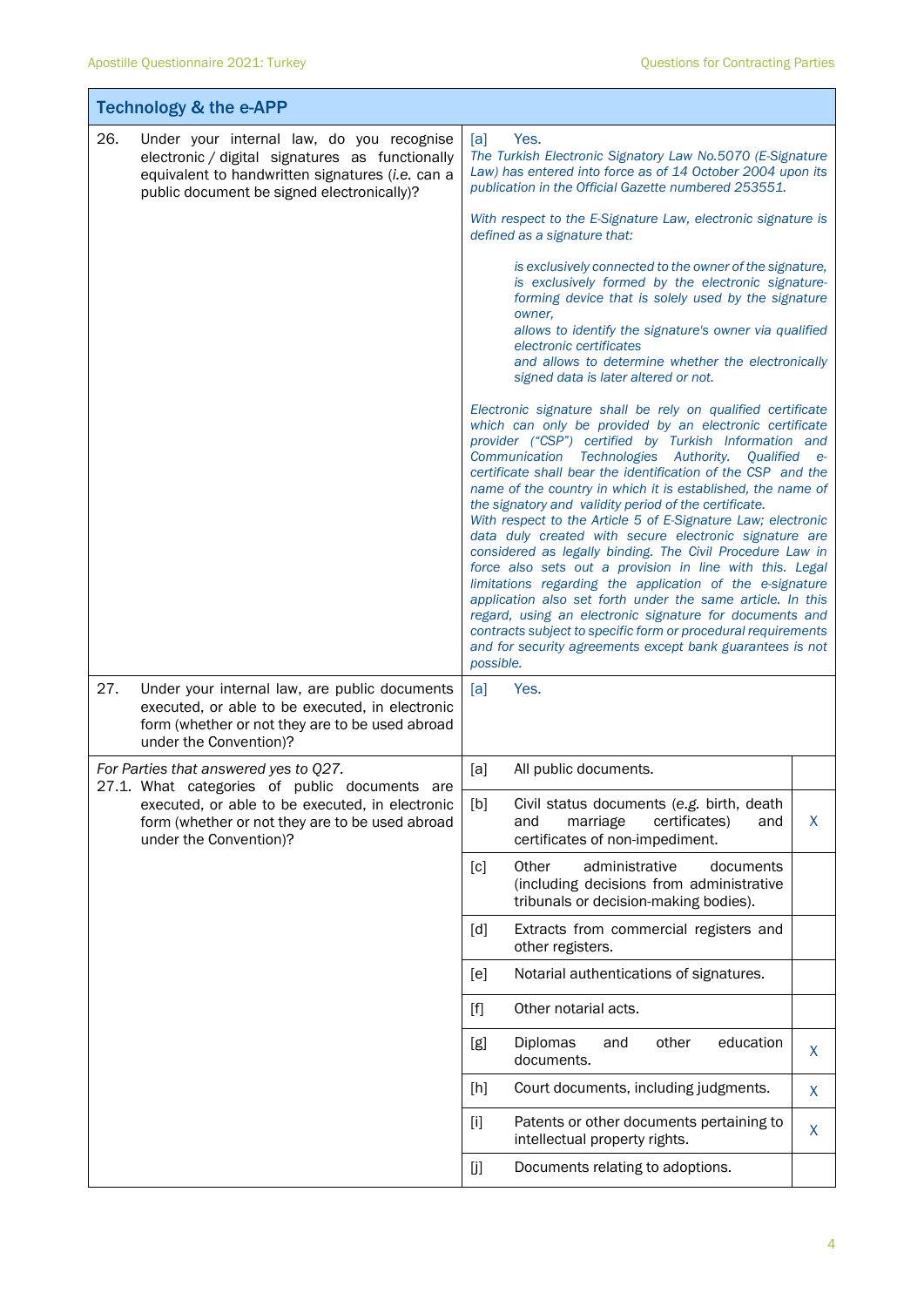|                                                                                                                                                                                                                             | [k]   | Translations.                                                                                       | X |
|-----------------------------------------------------------------------------------------------------------------------------------------------------------------------------------------------------------------------------|-------|-----------------------------------------------------------------------------------------------------|---|
|                                                                                                                                                                                                                             | $[1]$ | Medical or health certificates.                                                                     | X |
|                                                                                                                                                                                                                             | [m]   | Criminal records.                                                                                   | X |
|                                                                                                                                                                                                                             | [n]   | Import or export licences.                                                                          |   |
|                                                                                                                                                                                                                             | [0]   | Certificates of origin.                                                                             | X |
|                                                                                                                                                                                                                             | [p]   | Certificates of conformity.                                                                         | X |
|                                                                                                                                                                                                                             | [q]   | Other.                                                                                              |   |
| For Parties that answered yes to Q27.<br>27.2. Approximately what percentage of your public<br>documents are originally executed in electronic<br>form (whether or not they are to be used abroad<br>under the Convention)? |       |                                                                                                     |   |
| 28.<br>Do you issue e-Apostilles?                                                                                                                                                                                           | [a]   | Yes.                                                                                                |   |
| For Parties that answered yes to Q28.<br>28.3. Under your internal law, which of the following<br>do you consider public documents for the<br>purpose of issuing e-Apostilles?                                              |       |                                                                                                     |   |
| For Parties that answered yes to Q28.<br>28.4. How is an e-Apostille signed (i.e. what technology<br>used<br>apply an electronic / digital<br>to<br>is<br>signature)?                                                       |       |                                                                                                     |   |
| For Parties that answered yes to Q28.<br>28.5. How is an e-Apostille affixed to / associated with<br>the underlying public document to ensure it is<br>not tampered with?                                                   |       |                                                                                                     |   |
| For Parties that answered yes to Q28.<br>28.6. Once issued, how is the e-Apostille transmitted<br>to the applicant?                                                                                                         |       |                                                                                                     |   |
| 29.<br>Are your authorities equipped to accept<br>incoming e-Apostilles?                                                                                                                                                    | [b]   | Yes, but on certain conditions.                                                                     |   |
| 30.<br>Do you maintain an e-Register?                                                                                                                                                                                       | [a]   | Yes.                                                                                                |   |
| For Parties that answered yes to Q30.<br>30.2. What technology is used to maintain your<br>e-Register?                                                                                                                      |       |                                                                                                     |   |
| 31.<br>Have you been in contact with other Competent<br>Authorities that operate an e-APP component<br>and exchanged information and / or relevant<br>experience?                                                           | [a]   | Yes.                                                                                                |   |
| <b>Issues with Apostilles</b>                                                                                                                                                                                               |       |                                                                                                     |   |
| 32.<br>Has an Apostille <i>issued</i> by your Competent<br>Authority ever been refused by the authorities of<br>another Contracting Party on the following                                                                  | [a]   | Form requirements (e.g. square-shaped,<br>sides of at least nine centimetres, border,<br>ink, etc). |   |
| grounds:                                                                                                                                                                                                                    | [b]   | The manner in which the Apostille was<br>affixed / attached to the underlying<br>document.          |   |
|                                                                                                                                                                                                                             | [c]   | The Apostille was not signed.                                                                       |   |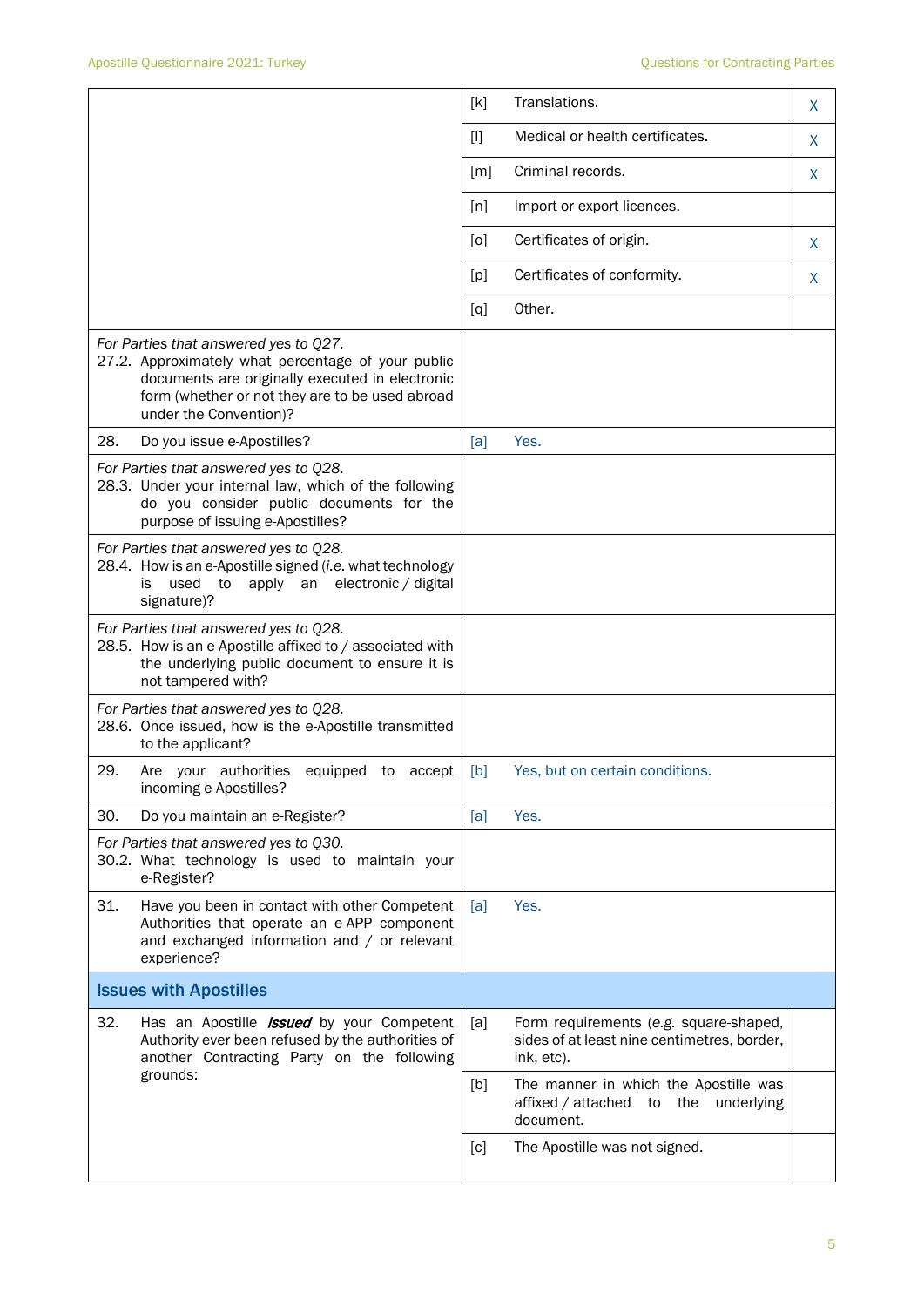|     |                                                                                                                                                          | [d]               | οf<br>the<br>One<br>standard<br>or<br>more<br>informational items were not filled in.               |   |
|-----|----------------------------------------------------------------------------------------------------------------------------------------------------------|-------------------|-----------------------------------------------------------------------------------------------------|---|
|     |                                                                                                                                                          | [e]               | The Apostille was in electronic form (an<br>e-Apostille).                                           |   |
|     |                                                                                                                                                          | $[f]$             | The underlying public document was in<br>electronic form.                                           |   |
|     |                                                                                                                                                          | [g]               | The underlying public document had<br>expired / was not issued within a certain<br>timeframe.       |   |
|     |                                                                                                                                                          | [h]               | The underlying document was not a<br>public document under the law of the<br>destination.           |   |
|     |                                                                                                                                                          | $[1]$             | Other.                                                                                              |   |
|     |                                                                                                                                                          | [j]               | Unknown.                                                                                            | X |
|     |                                                                                                                                                          | [k]               | No / Not applicable.                                                                                |   |
| 33. | Has your Competent Authority ever been<br>requested by external Competent Authorities to<br>certify or confirm your procedure for issuing<br>Apostilles? | [b]               | No.                                                                                                 |   |
| 34. | Has an Apostille <i>received</i> by your authorities<br>ever been refused on the following grounds:                                                      | [a]               | The issuing State was not a Contracting<br>Party to the Apostille Convention.                       |   |
|     |                                                                                                                                                          | [b]               | Form requirements (e.g. square-shaped,<br>sides of at least nine centimetres, border,<br>ink, etc). |   |
|     |                                                                                                                                                          | [c]               | The manner in which the Apostille was<br>affixed / attached to the underlying<br>document.          |   |
|     |                                                                                                                                                          | $\lceil d \rceil$ | The Apostille was not signed.                                                                       |   |
|     |                                                                                                                                                          | [e]               | of<br>the<br>standard<br>One<br>or<br>more<br>informational items were not filled in.               |   |
|     |                                                                                                                                                          | $[f]$             | The Apostille was in electronic form (an<br>e-Apostille).                                           |   |
|     |                                                                                                                                                          | [g]               | The underlying public document was in<br>electronic form.                                           |   |
|     |                                                                                                                                                          | [h]               | The underlying public document had<br>expired / was not issued within a certain<br>timeframe.       |   |
|     |                                                                                                                                                          | $[1]$             | The underlying document was not a<br>public document under the law of the<br>destination.           |   |
|     |                                                                                                                                                          | [j]               | Other.                                                                                              |   |
|     |                                                                                                                                                          | [k]               | Unknown.                                                                                            | X |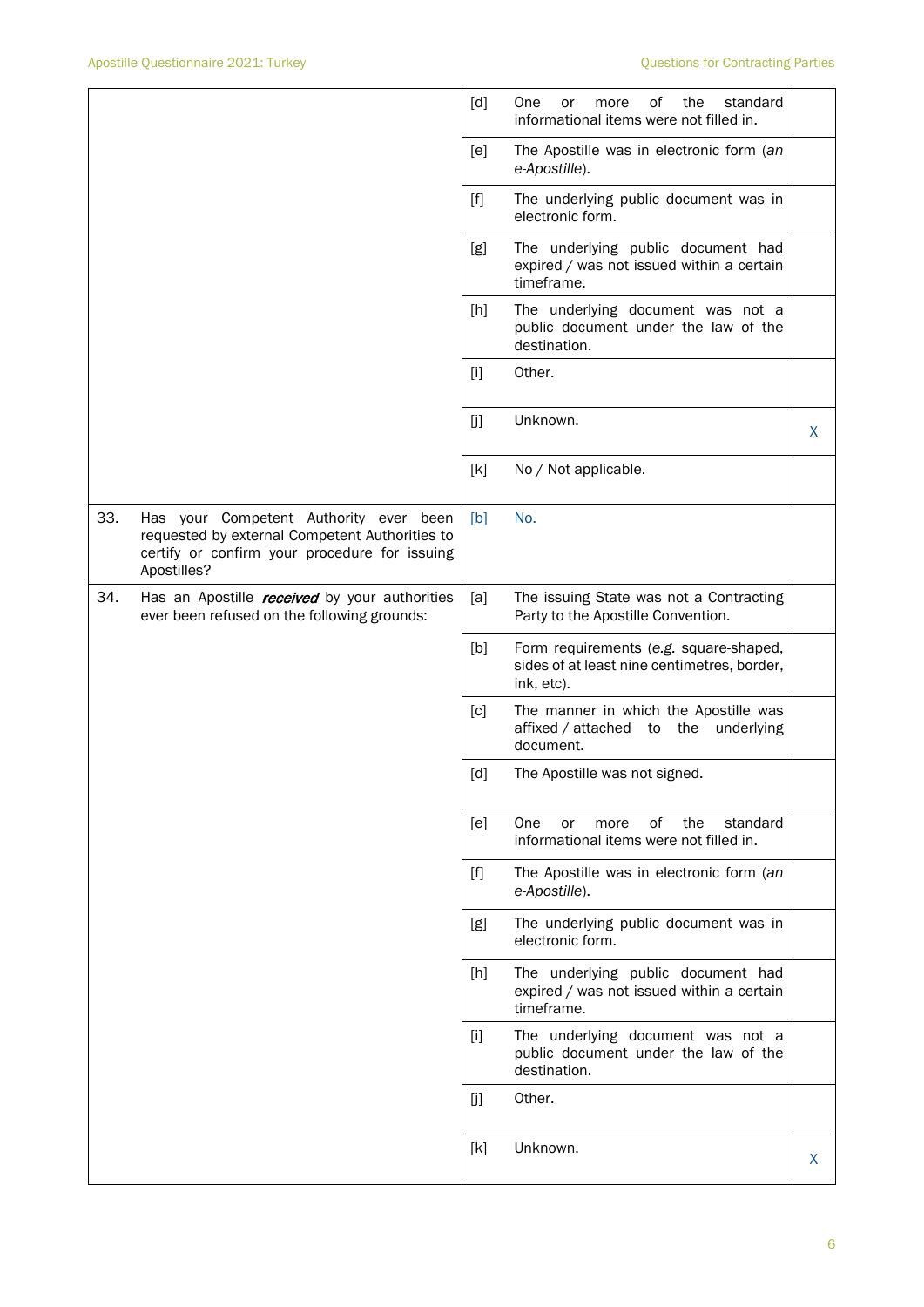|     |                                                                                                                                                                                                                                                                                                                                    | [1]<br>No / Not applicable.                                                                                                                                                                                                                                                                                                                                                                                                                                                                                                                                                                                                                                                                                                                                                                                                                                                                                                                                                                                                                                                                                                                                                                                                                                                                                                                                                                                                                                                             |  |
|-----|------------------------------------------------------------------------------------------------------------------------------------------------------------------------------------------------------------------------------------------------------------------------------------------------------------------------------------|-----------------------------------------------------------------------------------------------------------------------------------------------------------------------------------------------------------------------------------------------------------------------------------------------------------------------------------------------------------------------------------------------------------------------------------------------------------------------------------------------------------------------------------------------------------------------------------------------------------------------------------------------------------------------------------------------------------------------------------------------------------------------------------------------------------------------------------------------------------------------------------------------------------------------------------------------------------------------------------------------------------------------------------------------------------------------------------------------------------------------------------------------------------------------------------------------------------------------------------------------------------------------------------------------------------------------------------------------------------------------------------------------------------------------------------------------------------------------------------------|--|
|     | <b>Miscellaneous</b>                                                                                                                                                                                                                                                                                                               |                                                                                                                                                                                                                                                                                                                                                                                                                                                                                                                                                                                                                                                                                                                                                                                                                                                                                                                                                                                                                                                                                                                                                                                                                                                                                                                                                                                                                                                                                         |  |
| 35. | Would you be interested in attending the 2021<br>meeting of the Special Commission on the<br>practical operation of the Apostille Convention?                                                                                                                                                                                      | [a]<br>Yes, if possible, in person.                                                                                                                                                                                                                                                                                                                                                                                                                                                                                                                                                                                                                                                                                                                                                                                                                                                                                                                                                                                                                                                                                                                                                                                                                                                                                                                                                                                                                                                     |  |
| 36. | Have<br>encountered<br>you<br>any<br>persistent<br>difficulties, issues, or challenges in the<br>operation of the Apostille Convention that you<br>would like discussed at the 2021 Special<br>Commission?<br>If yes, would you like your answer to this question to be<br>published without reference to your authority or State? | Yes.<br>[a]<br>A clear indication of commercial and customs documents<br>that are exempted from the Apostille.<br>Definition of official documents, clarification of official<br>document content by making a common definition of it for<br>the countries member to the Hague Convention. In<br>accordance with the provision set forth in the article 5 of the<br>Hague Convention which reads "the certificate shall be<br>issued at the request of the person who has signed the<br>document or of any bearer", if a person makes Apostille<br>certification on behalf of another person with his/her<br>knowledge it shall bear legal results, therefore, the Apostille<br>certification is made by the person himself/herself or by<br>means of a person assigned as proxy.<br>Even if the Apostille procedures are conducted by the<br>Governorates or District Governorates<br>"without any<br>consideration of the contents", it should be clarified which of<br>the attestations conducted by the notaries shall be Apostilled<br>or not due to the fact that the attestation - being an<br>administrative procedure - shall attribute legal evidential<br>nature to the document (the documents shall become official<br>by any procedure conducted by the notaries as the notaries<br>make the attestation of all kind of documents such as<br>statements, declarations without signatures etc. or<br>photocopy translations which actually are not official<br>documents). |  |
| 37. | Do you have any suggestions that could assist in<br>the promotion, implementation, or operation of<br>the Apostille Convention?<br>If yes, would you like your answer to this question to be<br>published without reference to your authority or State?                                                                            | [a]<br>Yes.<br>See the explanations given under the article 36)                                                                                                                                                                                                                                                                                                                                                                                                                                                                                                                                                                                                                                                                                                                                                                                                                                                                                                                                                                                                                                                                                                                                                                                                                                                                                                                                                                                                                         |  |
| 38. | Would you be interested in attending the 12th<br>International Forum on the e-APP (to be held in<br>conjunction with the meeting of the Special<br>Commission)?                                                                                                                                                                    | [a]<br>Yes, if possible, in person.                                                                                                                                                                                                                                                                                                                                                                                                                                                                                                                                                                                                                                                                                                                                                                                                                                                                                                                                                                                                                                                                                                                                                                                                                                                                                                                                                                                                                                                     |  |